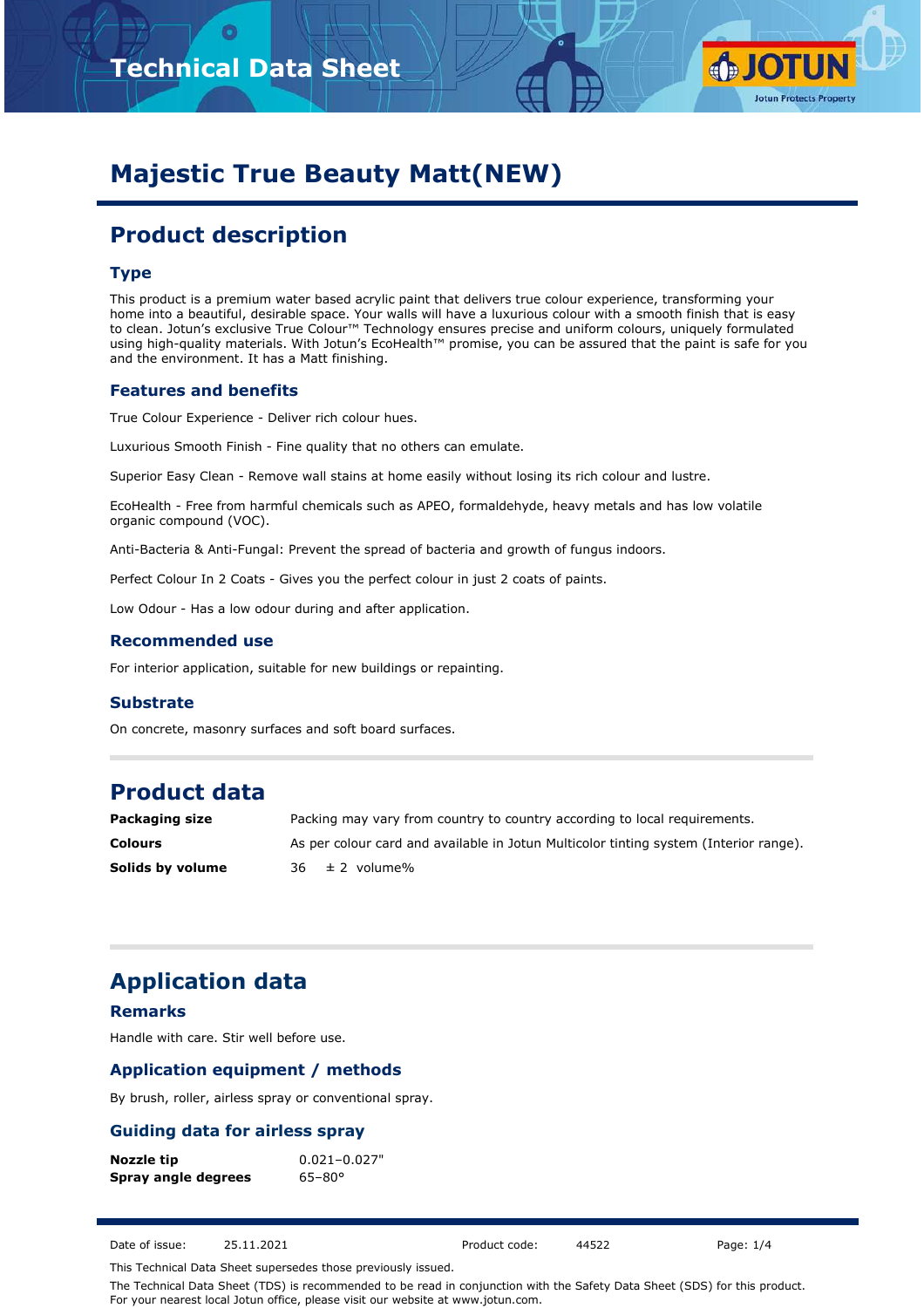### **Technical Data Sheet**

**Majestic True Beauty Matt(NEW)**



**Pressure at nozzle** 140 - 190 kg/cm<sup>2</sup> (2100 psi)

#### **Spreading rate per coat**

| Theoretical<br>12 $m^2/l$ - 9 $m^2/l$ |  |
|---------------------------------------|--|
|---------------------------------------|--|

Spreading rate depends on film thickness applied, type of texture, surface porosity, imperfections, temperature, wastage during painting etc.

#### **Recommended film thickness per coat**

| Wet |  | 83 µm - 111 µm |  |
|-----|--|----------------|--|
| Dry |  | 30 µm - 40 µm  |  |

Film thickness will vary and are calculated as an average.

#### **Thinner**

Water

#### **Dilution**

The paint is ready to use after proper stirring. If thinning is required, water may be added up to a maximum of 5%.

#### **Conditions during application**

The temperature of the substrate should be minimum 10 °C and at least 3 °C above the dew point of the air, measured in the vicinity of the substrate. Good ventilation is usually required in confined areas to ensure proper drying.

#### **Drying times**

Drying times are generally related to air circulation, temperature, film thickness and number of coats, and will be affected correspondingly. The figures given in the table are typical with:

Good ventilation (Outdoor exposure or free circulation of air)

Typical film thickness

One coat on top of inert substrate

The given data must be considered as guidelines only. The actual drying time and time before recoating may be shorter or longer, depending on the ambient temperature, film thickness, ventilation, humidity, underlying paint system, requirement for early handling and mechanical strength etc.

1. Recommended data given is, for recoating with the same generic type of paint.

2. In case of multi-coat application, drying times will be influenced by the number and sequence and by the total thickness of previous coats applied.

3. The surface should be dry and free from any contamination prior to application of the subsequent coat.

| The drying time is measured by stated values:<br>Relative Humidity (RH) 50 % |        |        |                  |
|------------------------------------------------------------------------------|--------|--------|------------------|
| Substrate temperature                                                        | 10 °C. | -23 °C | 40 °C            |
| Surface (touch) dry                                                          | 2 h    | 1 h    | 0.5 <sub>h</sub> |
| Hard dry                                                                     | 8 h    | 6 h    | 4 h              |
| Dry to over coat, minimum                                                    | 4 h    | 2 h    | 1 <sub>h</sub>   |

Date of issue: 25.11.2021 Product code: 44522 Page: 2/4

This Technical Data Sheet supersedes those previously issued.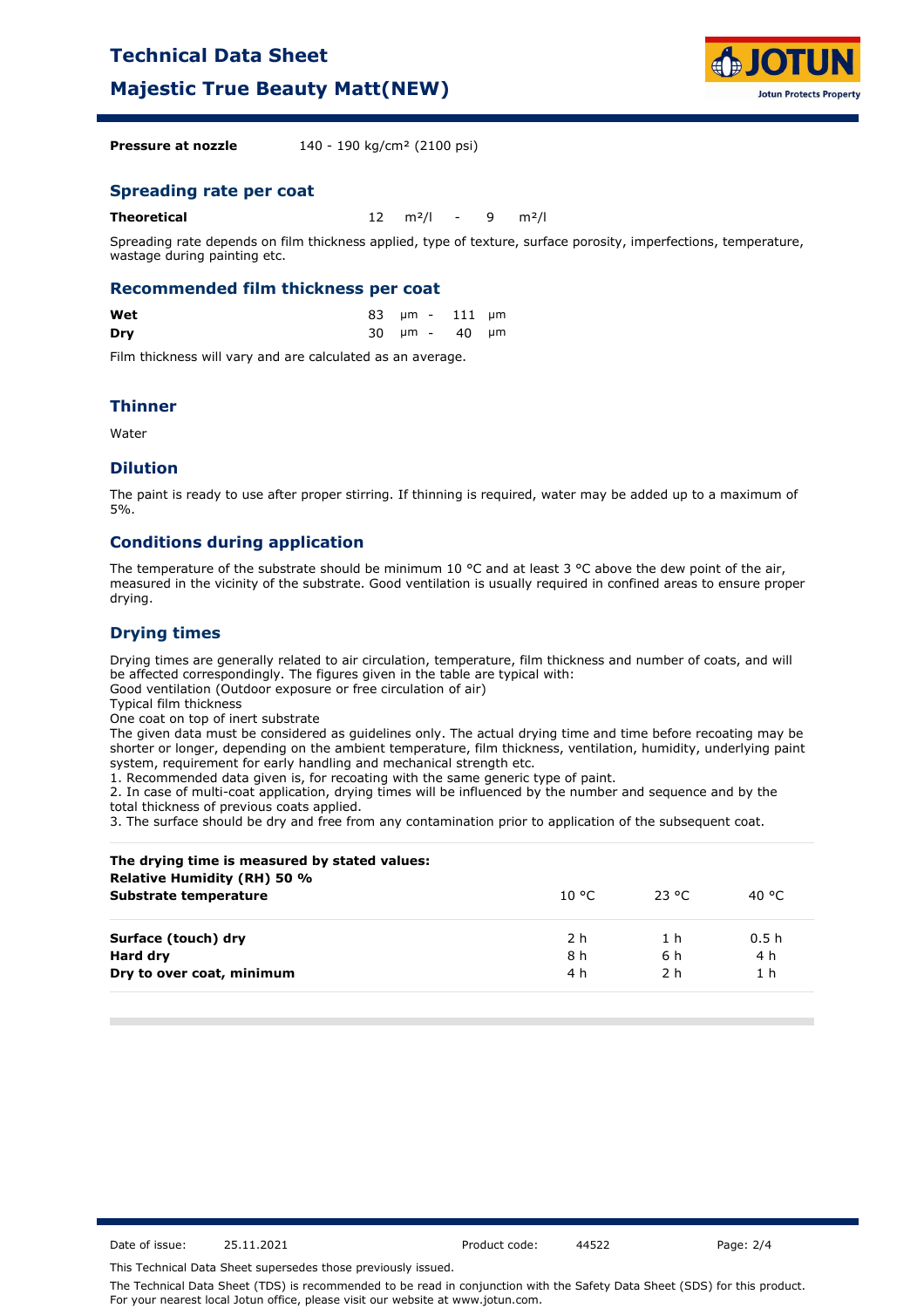

### **Directions for use**

#### **Surface preparation**

The substrate must be sound, clean, dry and free from dust, oil, grease, laitance etc. All traces of form release agents/curing agents must be removed. A light sanding with suitable abrasive material is recommended before application. Any resulting dust/loose particles must be removed.

#### **Recommended paint system**

#### **Primer**

Majestic Primer : 1 coat

#### **Topcoat**

Majestic True Beauty Matt(NEW) : 2 coats

#### **Storage**

The product must be stored in accordance with national regulations. Keep the containers in a dry, cool, well ventilated space and away from sources of heat and ignition. Containers must be kept tightly closed. Handle with care.

### **Environmental labelling**

#### **Green Building Standards**

This product contributes to Green Building Standard credits by meeting the following specific requirements:

LEED®v4 (2013)

EQ credit: Low emitting materials

- VOC content for Flat coatings (50 g/l) (CARB(SCM)2007) and emission 0.5 - 5 mg/m3 (CDPH method 1.1). MR credit: Building product disclosure and optimization

- Material Ingredients, Option 2: Material Ingredient Optimization, International Alternative Compliance Path - REACH optimization: Fully inventoried chemical ingredients to 100 ppm and not containing substances on the REACH Authorization list – Annex XIV, the Restriction list – Annex XVII and the SVHC candidate list. - Environmental Product Declarations. Product-specific Type III EPD (ISO 14025;21930, EN 15804).

BREEAM® International (2016)

Mat 01: Product-specific Type III EPD (ISO 14025;21930, EN 15804).

BREEAM® International (2013)

Hea 02 : VOC content for Interior matt walls and ceilings paint (Gloss<25@60°) (30 g/L).

Complies to Singapore Green Label, Malaysia SIRIM Eco-Label and the Thai Green Label.

Additional certificates and approvals may be available on request.

### **Certificates**

Complies to Singapore Green Label, Malaysia SIRIM Eco-Label and the Thai Green Label.

Date of issue: 25.11.2021 Product code: 44522 Page: 3/4

This Technical Data Sheet supersedes those previously issued.